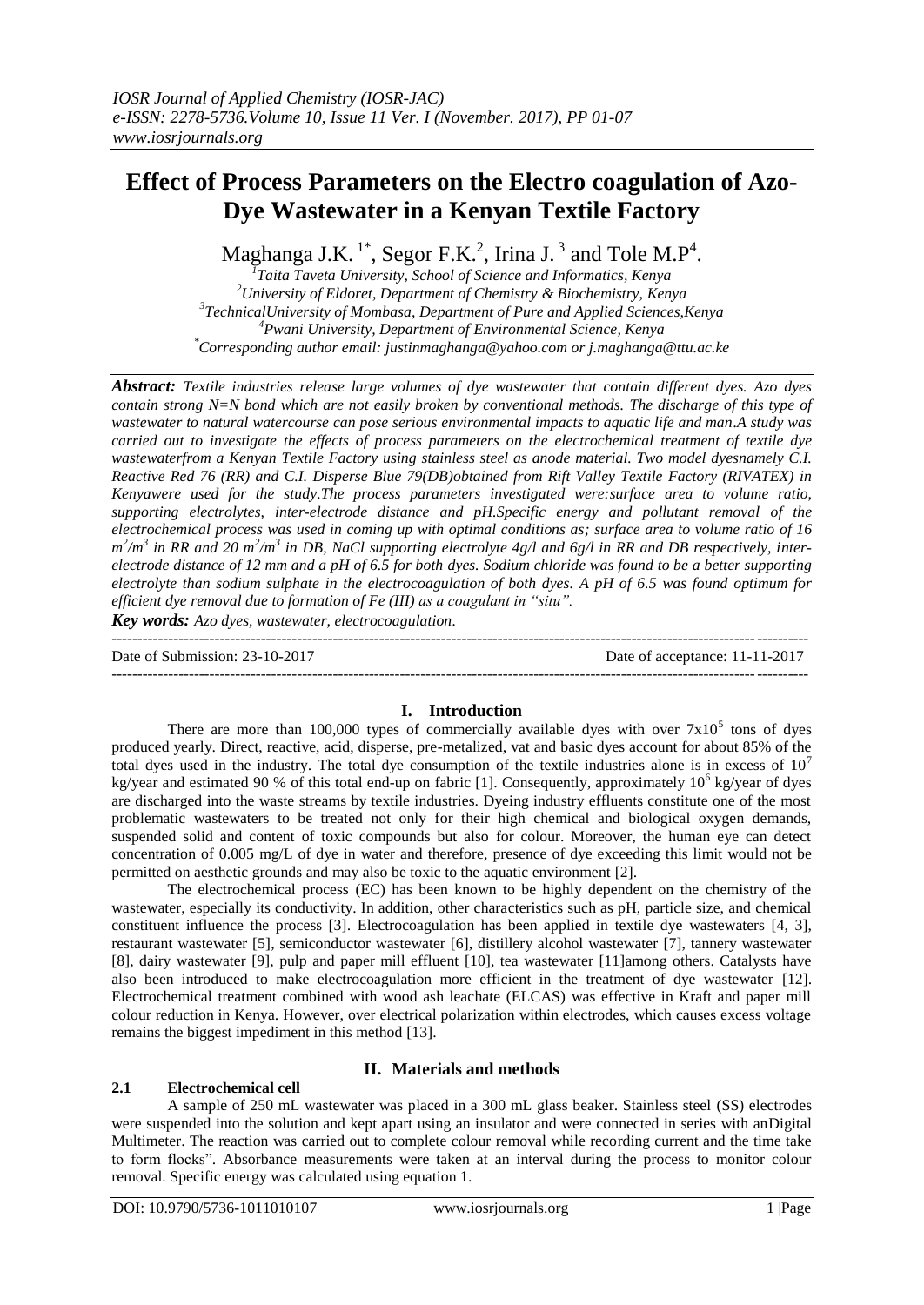$P = \frac{VIt}{r}$  *\*1000………………………………………………………………………….. Equation 1* Where;

P=specific energy in  $kWh/m<sup>3</sup>$  $V =$  cell potential in Volts I= current in Amperes  $t=$  time taken to form flocs in hours  $\nu$ = sample volume (cm<sup>3</sup>) used in the reaction Fouling on SS electrodes was removed by rinsing in 8% sulphuric acid.

#### **2.2 Materials and Analytical techniques**

Two azo dyes; Reactive Red 29 ( $C_{26}H_{13}CIN_7Na_5O_{15}S_4$ ) and Disperse Blue 79 ( $C_{24}H_{27}BrN_6O_{10}$ ) were provided by REAL and their structures are shown in Fig 1an and b respectively**.** Optical density was determinedbyUV-VIS spectrometry at 525nm for RR and 515nm for DB dye. Electrical conductivity and pH were determined using procedures in standard methods for the examination of water and wastewater [14].



*Fig 1a: Structure of Reactive Red 29 dye*



*Figure 1b: Structure of Disperse Blue 79*

# **III. Results and discussion**

#### **3.1 Effect of surface area to volume ratio**

The results of surface area to volume ratio (S/V) in  $m^2/m^3$  are illustrated in Figure 2. There was a reduction in specific energy as the S/V ratio decreased from 28.0  $m^2/m^3$  to 16.6  $m^2/m^3$  and an increase in specific energy when the S/V decreased from 16.0  $m^2/m^3$  to 8.0  $m^2/m^3$ . The lowest specific energy was recorded at S/V ratio of 16  $m^2/m^3$  in RR dye and 20 A/m<sup>3</sup> in DB dye. The current in RR and DB was constant at 0.10 A which translated to current densities of 25.0 A/m<sup>2</sup> and 20 A/m<sup>2</sup> respectively. These current densities are in agreement with the recommended range of between 20- 25  $A/m^2$  for long life of electrodes [15]. Optimum S/V ratios vary depending on the nature of wastewater such as tea wastewater with an optimum of  $18.1 \text{ m}^2/\text{ m}^3$ [16]. It was found that electrode surface area influences; current density, position and rate of cation dosing and bubble production (Table 1).



DOI: 10.9790/5736-1011010107 www.iosrjournals.org 2 |Page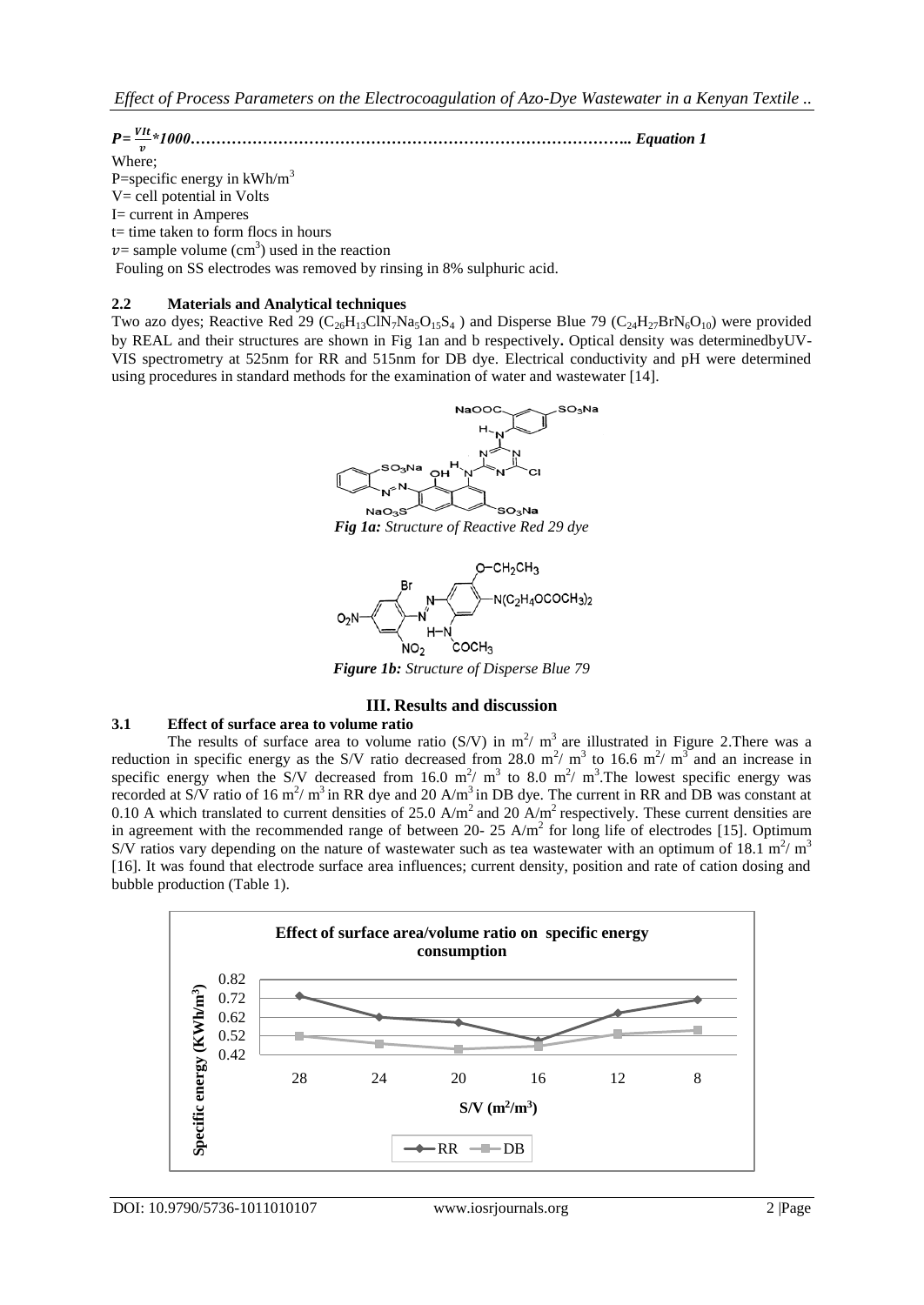|                   | -------- | $ \rightarrow$ $-$                |
|-------------------|----------|-----------------------------------|
|                   |          | Current density, A/m <sup>2</sup> |
| $S/V$ , $m^2/m^3$ | DB       | $_{\rm RR}$                       |
| 28.0              | 15.7     | 15.7                              |
| 24.0              | 16.7     | 18.3                              |
| 20.0              | 20.0     | 22.0                              |
| 16.0              | 22.5     | 25.0                              |
| 12.0              | 33.0     | 26.7                              |
| 8.0               | 40.0     | 35.0                              |

*Figure 2: Effect of surface area/ volume ratio on specific energy at 10 V, 10 mm inter-electrode spacing and 1% NaCl supporting electrolyte for RR and DB dyes*

| Table 1: Effect of S/V on current density for RR and DB dyes |
|--------------------------------------------------------------|
|--------------------------------------------------------------|

As the S/V ratio increased, current density decreased (Table 1) which agreed with results by Holt and Mitchel<sup>[17]</sup>. As the surface area increases, the current reduces since it is distributed on a larger surface and this reduces the ratio of current/surface area thus lowering the rate of release of Fe (III) hence reduced electrocoagulation.

## **3.2 Effect of supporting electrolytes**

The effect of the type of supporting electrolyte and concentration was investigated on specific energy and time for decolourization of the dye wastewater. The results are shown in Figures3a and 3b.

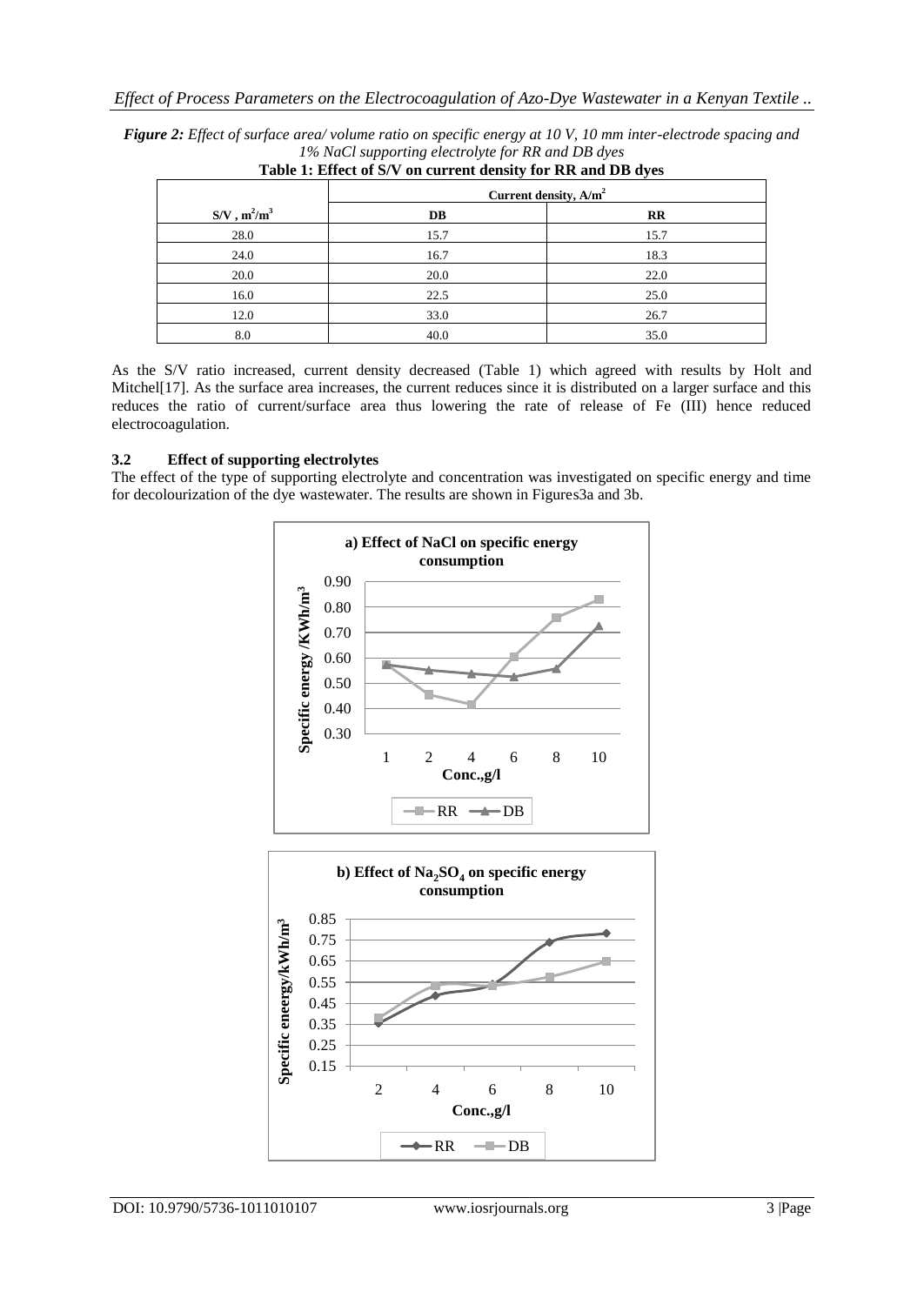## *Figure 3: Effect of supporting electrolytes on specific energy using 10 mg/L dyes a) NaCl b) Na2SO4 on RR and DB dyes.*

There was a decrease in specific energy as the concentration of NaClincreased from 1-4g/l in RR and 1-6g/l in DB. The optimum concentration in RR was 4 g/Land 6g/L for DB with current density of 23 A/m<sup>2</sup>and 37 A/m<sup>2</sup>respectively. The optimum NaCl concentrations differs in different dyes and concentration as found out with C.I. acid yellow 36 that gave an optimum of 8 g/l with a dye concentration of 50 mg/L [18]. Sodium sulphate had a higher specific energy requirement than sodium chloride for decolourization; however coagulation time reduced with increasing concentration in both electrolytes.

The presence of sodium chloride in solution causes formation of hypochlorite ion at the anode as shown in Eqns. 2-4.

 $2Cl^-$ <sup>−</sup>  *+ 2e-…………………………………….……………………..Equation 2 + O HOCl + H<sup>+</sup>+ Cl- …………………………..………………….. Equation 3 H <sup>+</sup>+ OCl-……………………………………………………… Equation 4*





*Figure 4: Effect of supporting electrolytes and concentration on decolourization of a) RR and b) DB dyes*

The hypochlorite ion leads to increased dye removal by oxidation of the dye molecules [15]as shown in equations 5 and 6. The electrochemical oxygen transfer reaction between an organic compound R and the hydroxyl radicals takes place close to the anode's surface: n  $\boldsymbol{n}$ 

*R+M (.OH) M + CO<sup>2</sup> + H + + e - …..…………………………….…Equation 5*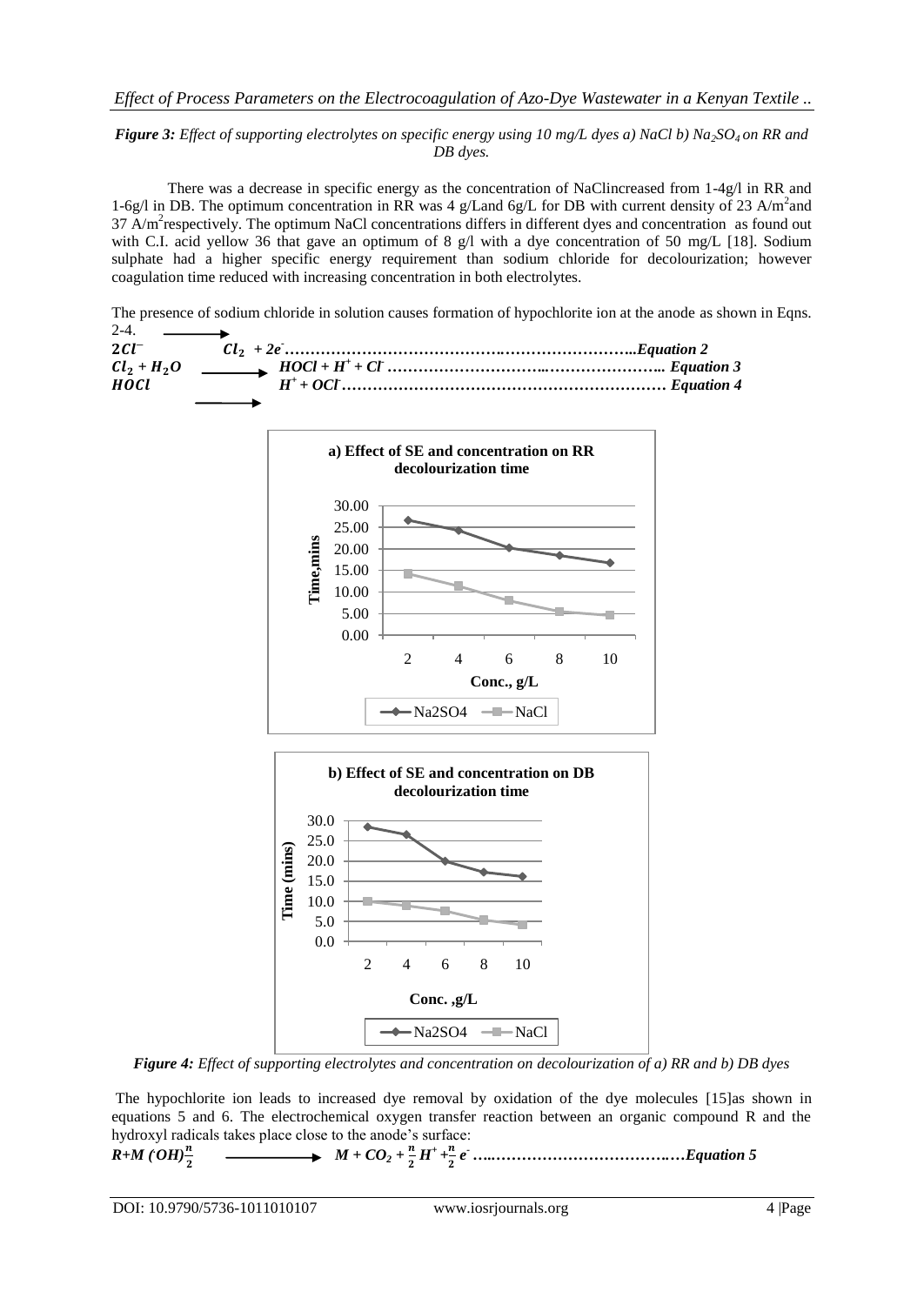$M$  ( $OH$ ) *O<sup>2</sup> + H<sup>+</sup>+ e- ……………………………………..……………. Equation 6*

Sulphate ions have also been found to produce peroxodisulphates during oxidation using BDD electrodes (equation 7) which are very specific powerful oxidants that oxidize organic matter hence increasing COD and colour removal rate [19].

*2SO<sup>4</sup> 2− S2O<sup>8</sup> 2− +2e<sup>−</sup>…………………………………………………….Equation 7*

Results indicated that sodium chloride was more efficient in the reduction of coagulation time than sodium sulphate in both dyes (Fig. 4a and 4b). Comninellis and Chen[15] reported that addition of anions will also slow down the electrode passivation with apositive effect following the order:

 $CI > Br > I > F > CIO<sub>4</sub> > OH<sup>-</sup>$  and  $SO<sub>4</sub><sup>2</sup>$ 

Therefore addition of a certain amount of Cl into the aqueous solution will inhibit the electrode passivation process largely as well as reduce the specific energy for electrocoagulation giving another advantage over the  $SO_4^2$ <sup>2</sup> which has a lesser effect.

## **3.3 Effect of Inter-electrode distance**

The effect of inter-electrode distance between the anode and cathode was investigated by varying the electrode gap at 5, 7, 9, 10, 12, 14 and 16 mm using an insulator as shown in Figure 5. Specific energy was high at an inter-electrode distance of 7 and 10 mm than at 12 -16 mm. However, the lowest specific energy was obtained at 12 mm inter-electrode spacing which had a corresponding current density of 25  $\text{A/m}^2$  in RR and 30  $A/m^2$  in DB.



*Figure 5: Effect of inter-electrode spacing on specific energy using 10 V and 1% NaCl for RR and DB dyes*

At 7 and 10 mm electrode gap, the current density was 30 and 40  $A/m<sup>2</sup>$ , respectively and could have led to high over potential hence slowed the activity of the production of Fe (III). This could be attributed to a high rate of release of Fe (II)ions initially which were not all immediately oxidized to Fe (III) coagulant but remained in the Fe (II)state.

When the electrode gap was increased from 12 to 16 mm, specific energy increased. This could be attributed to less interaction of the dye with the metal hydroxyl decreasing electrostatic attraction thus reduces the efficiency of dye removal. The results are in agreement with those of Dalvand*et al* [20], who discovered that dye removal efficiency reduced from 98.6% to 90.4% when the inter-electrode distance was varied from 10 to 30 mmwhile using sacrificial electrodes.

The increase of inter- electrode distance leads to increase in cell potential (V) which also increases the resistance and adversely affect the wastewater treatment. According to Ohm's law, the amount of electric current through a metal conductor in a circuit is directly proportional to the voltage impressed across it, for any given temperature as shownin Eqn. 8.

*= ………………………………………………………………………………….…...Equation 8* Ohmic potential drop (IR drop) is the potential drop due to solution resistance and hence the difference in potential required to move ions through the solution. IR drop has a significant influence on electrochemical parameters and its variation is governed by Eqn.9.

```
IR = I.\frac{d}{dt}.
……………………………….…………………………………………………Equation 9
Where: 
I = current (A)
```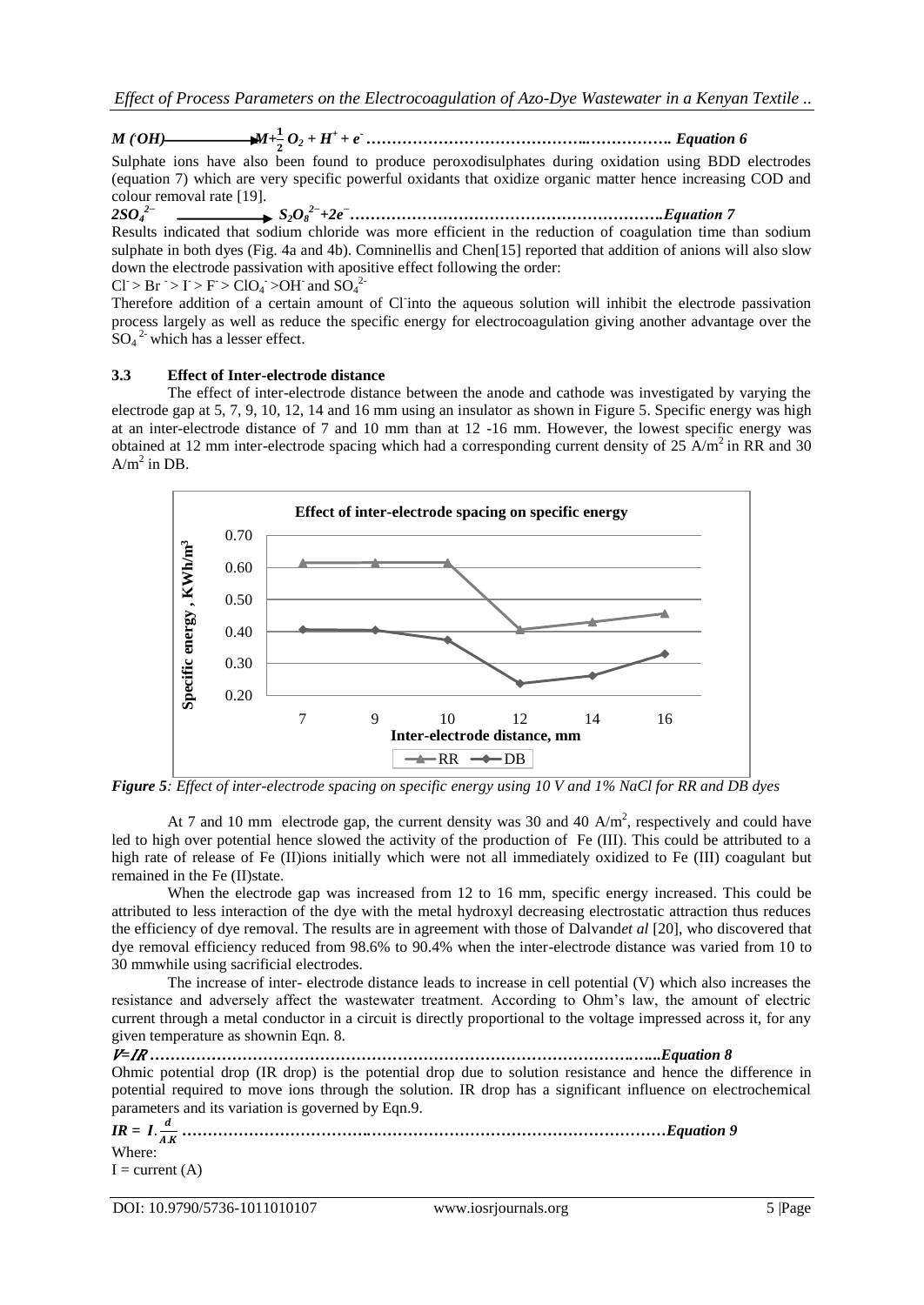$d = distance between cathode and anode (m)$ 

A = active anode surface area  $(m^2)$ 

 $\kappa$  = specific conductivity (10<sup>3</sup>mS/m)

Eqn.9 implies that, IR drop will increase by increasing the distance between electrodes. During the reaction, the current suddenly drops after some time; hence applied voltage must be increased in order to maintain a constant current. This situation occurs due to the rising of Ohmic loss (IR drop) which leads to reduction in the rate of anodic oxidation. Therefore, increasing the inter-electrode distance leads to increase in IR drop hence reducesthe efficiency of electrocoagulation process [21].

# **3.4 Effect of pH**

The effect of pH on colour removal was investigated by adjusting the pH of the wastewater to 4.0, 6.0, 6.5, 7.0 and 8.0 using either NaOH to increase the pH or HCl to reduce the pH. The results obtained are shown in Fig.6.



*Figure 6: Effect of wastewater pH on specific energy at 10 mm electrode spacing, 1% NaCl and 10 V for RR and DB dyes*

Solution pH determines the speciation of metal ions and also influences the state of other species in solution and the solubility of products formed. Hence solution pH influences the overall efficiency and effectiveness of electrocoagulation [22]. Specific energy for complete colour removal was high at pH 4 and reduced gradually until pH 6.5 then increased as the pH increased. In both RR and DB, the lowest specific energy consumption for decolourization was at a pH of 6.5 which is in agreement with the optimal pH range of 6.5 – 7.5 suggested to be optimal for a given pollutant in electrocoagulation using iron electrodes [22]. At low pH, speciation of iron is mainly Fe<sup>2+</sup> which is very stable in acidic media; however, at pH 6.0 – 6.5, Fe (OH) 3 complex is the most stable hydroxide of iron [20]. The most stable complex must have a lower crystal field stabilization energy (CFSE) hence the stability of Fe (II) is due to it having lower CFSE as opposed to Fe (III) with higher energy. This arises because Fe  $(II)$  is a d<sup>6</sup> system while Fe  $(III)$  is a d<sup>5</sup> system. Since Fe  $(III)$  is a coagulant, stable complex was formed at pH 6.5 that required less specific energy than at all pH values.

# **IV. Conclusion**

This study investigated an electrochemical treatment method for textile azo-dye wastewater using stainless steel anode. Two model dyes; a reactive dye (C.I. Reactive Red 76, RR) and a disperse dye; (C.I. Disperse Blue 79, DB) obtained from a Kenyan Textile Fctory, RIVATEX were used in this study. The results gave optimum conditions as; S/V ratio of 16  $m^2/m^3$  in RR and 20  $m^2/m^3$  in DB, NaCl supporting electrolyte 4g/l and 6g/l in RR and DB respectively, inter-electrode distance of 12 mm and a pH of 6.5 for both RR and DB dyes. The pH of the treated wastewater increased by 1.74 % in DB and 1.24 % in RR as a result of discharge of hydrogen ions at the cathode. DB had a lower energy demand than RR at optimized conditions. Removal of dye in wastewater by electrocoagulation was achieved when Fe(III) (Brownish red) was formed in "situ" hence oxidation of Fe had to go through Fe(II) (green) then Fe (III) before flocks could form.Dye molecules formed flocs which were adsorbed on the surface of the coagulant and pushed on the surface by the electro-generated